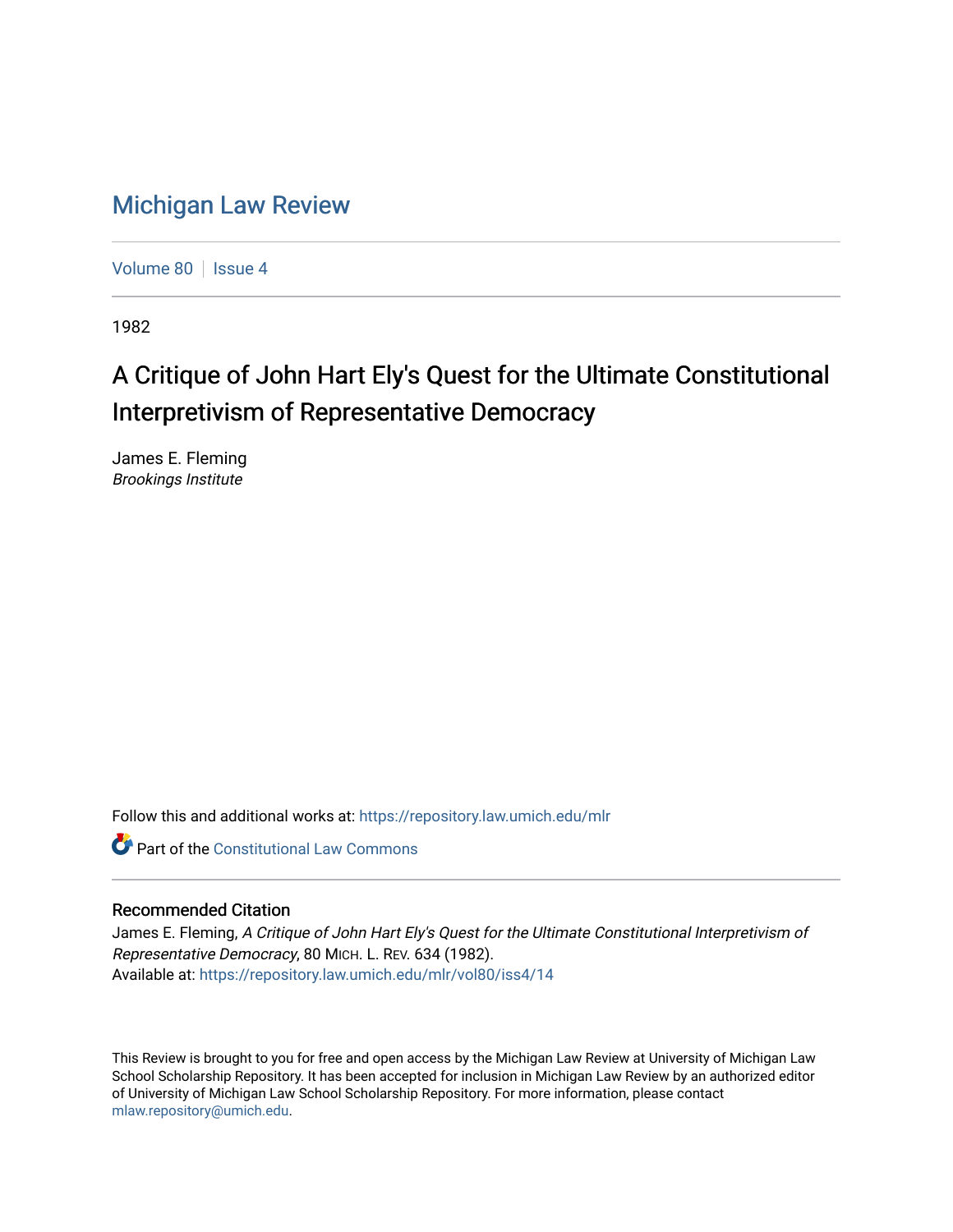### **A CRITIQUE OF JOHN HART ELY'S QUEST FOR THE ULTIMATE CONSTITUTIONAL INTERPRETIVISM OF REPRESENTATIVE DEMOCRACY**

James E. Fleming\*

DEMOCRACY AND DISTRUST: A THEORY OF JUDICIAL REVIEW. By *John Hart Ely.* Cambridge, Mass.: Harvard University Press. 1980. Pp. viii, 268. Cloth \$15; paper \$6.95.

> *"We* . . . *suffer ourselves* . . . *to be transported to /E]lysian regions."*  - *Samuel Johnson* <sup>1</sup>

Contemporary constitutional theory, John Hart Ely argues in *Democracy and Distrust*, is dominated by a false dichotomy between "clause-bound interpretivism" and "noninterpretivism." Clausebound interpretivists, such as the late Justice Hugo Black, believe that 'judges deciding constitutional issues should confine themselves to enforcing norms that are stated or clearly implicit in the written Constitution" (p. 1). Noninterpretivists, such as the Supreme Court that produced the majority opinion in *Roe v. Wade*,<sup>2</sup> contend that "courts should go beyond that set of references and enforce [substantive] norms that cannot be discovered within the four comers of the document" (p. I). The genius of Ely's approach is that it leads to a middle ground, a "third theory" (p. vii) that seeks to avoid the pitfalls and incorporate the strengths of these falsely dichotomous opposites (pp. 12, 88  $\&$  n.<sup>\*</sup>), in the form of a structure-bound "ultimate" interpretivism" (p. 88). According to this "participation-oriented, representation-reinforcing approach to judicial review" (p. 87), "the Court should enforce the 'specific' provisions of the Constitution" (p. 76). Moreover, it should set aside decisions of elected representatives when the process of representative democracy is undeserving of

2. 410 U.S. 113 (1973).

<sup>•</sup> Research Fellow in Governmental Studies, The Brookings Institution. A.B. 1977, University of Missouri-Columbia; **M.A.** 1981, Princeton University. An earlier version of this Essay was presented at the Annual Meeting of the Northeast Political Science Association, New Haven, Connecticut, November 20-22, 1980. - Ed.

I would like to thank Sotirios A. Barber, William E. Harris, II, Richard F. Hayden, Gregory C. Keating, and Walter F. Murphy for their insightful comments on a still earlier version of the Essay.

<sup>1.</sup> THE RAMBLER, No. 36 (1750). *Cf.* Ely, *Democracy and the Right to be Different*, 56 N.Y.U. L. REv. 397, 397 n.2 (1981) (rejecting the adjectival form "Ely-ish"),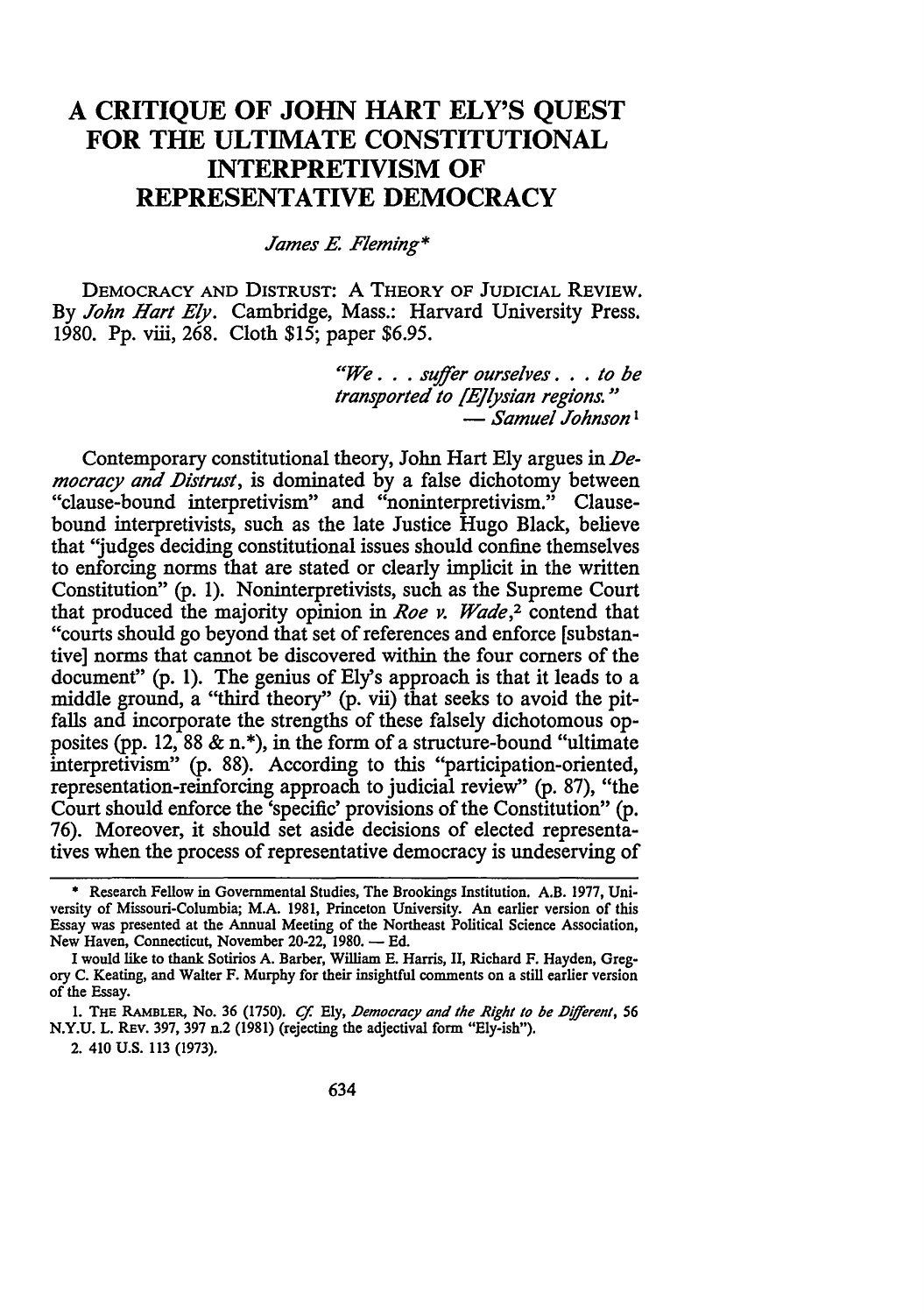trust  $-$  namely, "when (1) the ins are choking off the channels of political change to ensure that they will stay in and the outs will stay out, or (2) though no one is actually denied a voice or a vote, representatives beholden to an effective majority are systematically disadvantaging some minority . . ." (p. 103). In terms of the titles of Ely's chapters 4, 5, and 6, the proper function of the Supreme Court in American representative democracy is that of "policing the process of representation" by "clearing the channels of political change" and "facilitating the representation of minorities."

Ely's provocative book already has elicited a considerable critical literature.3 Rather than undertaking a comprehensive examination of Ely's theory or a thorough survey of this literature, I shall set out a critique of his quest for the ultimate constitutional interpretivism. His failure to succeed in this quest derives from his resistance to the implications of his own criticisms of clause-bound interpretivism, which in tum stems from his incomplete recognition that the *structure* of the American constitutional system is one of constitutional democracy instead of representative democracy. To succeed, Ely's representation-reinforcing mode must be supplemented with a "structural fundamental value mode," a mode that draws inferences from the concept of constitutional democracy. Only then can the ultimate interpretivism of constitutional democracy be realized.

#### I. ELY'S QUEST FOR CLOSURE OF THE OPEN-ENDED PROVISIONS OF THE CONSTITUTION AND THUS FOR THE ULTIMATE **INTERPRETIVISM**

In chapters 1 and 2, ''The Allure of Interpretivism" and "The Impossibility of a Clause-Bound Interpretivism," Ely argues that clause-bound interpretivism, notwithstanding its allure, dispositively fails on its own terms. The reasons for the theory's failure, Ely claims, are surprisingly simple: "[T]he constitutional document itself, the interpretivist's Bible, contains several provisions [the ninth amendment and the equal protection and privileges or immunities clauses of the fourteenth amendment] whose invitation to look beyond their four corners — whose invitation, if you will, to become at

<sup>3.</sup> *See, e.g.,* Barber, The Constitutionalism of John Hart Ely (paper delivered at the Annual Meeting of the American Political Science Association, New York, Sept. 1981); Symposium, *Constitutional Adjudication and Democratic Theory,* 56 N.Y.U. L. REv. 259 (1981) (especially Dworkin, *The Forum* of *Principle, id* at 469); Symposium, *Judicial Review versus Democracy,* 42 OHIO ST. LJ. l (1981) (especially Brest, *The Substance* of *Process, id* at 131, and Parker, *The Past* of *Constitutional Theory-And Its Future, id* at 223); Michelman, *Wel- "'fare Rights in a Constitutional Democracy,* 1979 WASH. U. L.Q. 659; Tribe, *The Puzzling Persistence* of *Process-Based Constitutional Theories,* 89 YALE L.J. 1063 (1980); Tushnet, *Darkness on the Edge* of *Town: The Contributions* of *John Hart Ely to Constitutional Theory,* 89 Yale L.J. 1037 (1980); Levinson, *Judicial Review and the Problem* of *the Comprehensible Constitution,* 59 TEXAS L. REV. 395 (1981) (book review); O'Fallon, Book Review, 68 CALIF. L. REV. 1070 (1980).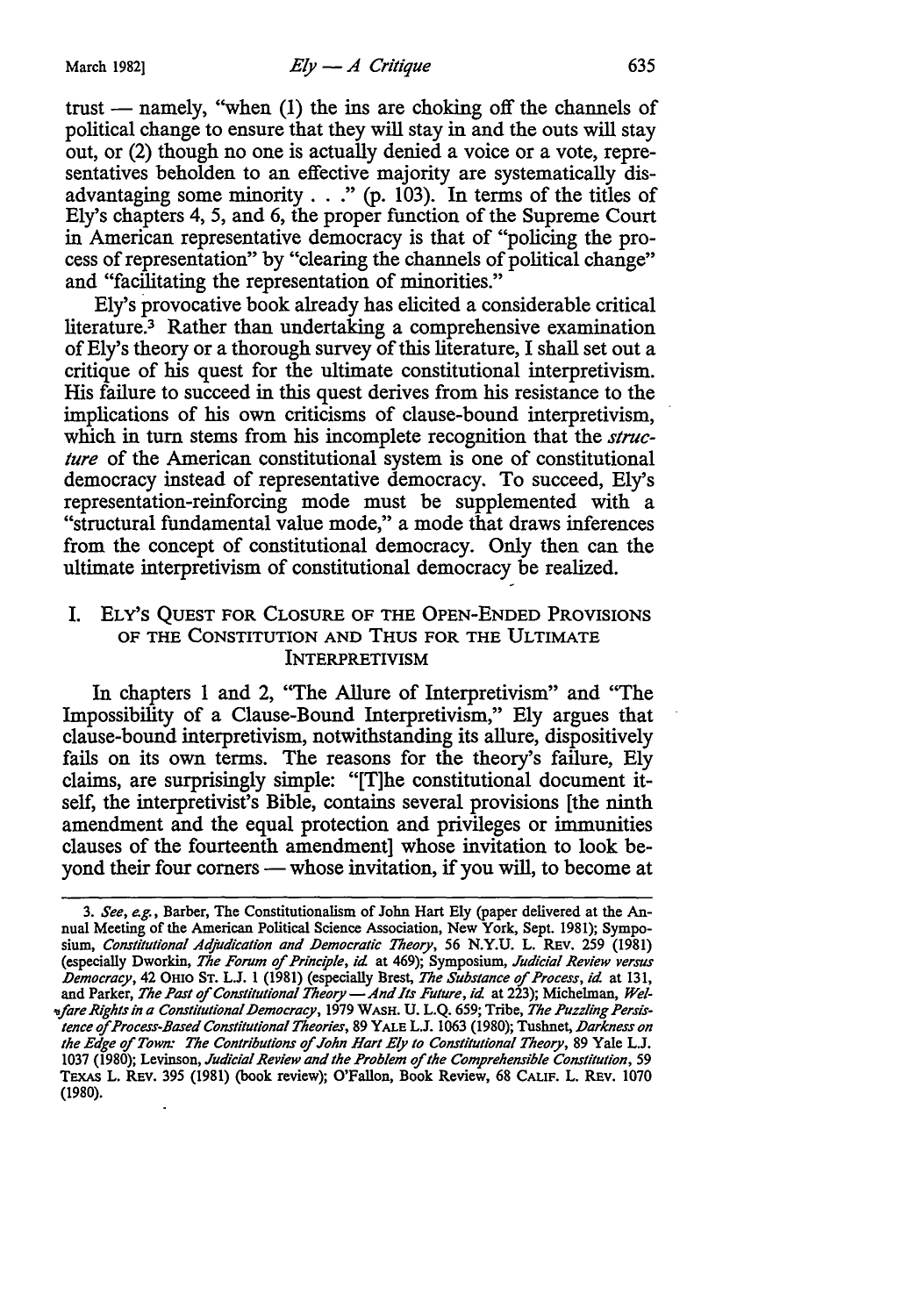least to that extent a noninterpretivist — cannot be construed away" (p. 13).

The three open-ended provisions of the Constitution that make clause-bound interpretivism incomplete, Ely grants, seem to raise the question of fundamental values that, along with the ghost of Felix Frankfurter, haunted Alexander Bickel's career:

Which values . . . qualify as sufficiently important or fundamental or whathaveyou to be vindicated by the Court against other values affirmed by legislative acts? And how is the Court to evolve and apply them? [P. 43.] (quoting Bickel)

Having raised this question in an epigraph to chapter 3, "Discovering Fundamental Values," Ely undertakes a "search for an external source of [fundamental] values with which to fill in the Constitution's open texture  $\ldots$  - one that will not simply end up constituting the Court [as] a council of legislative revision" (p. 73). In this search, he runs "the gamut of fundamental-value methodologies" that was "the odyssey of Alexander Bickel" (p. 71). He rejects on skeptical and democratic grounds the following extra-constitutional sources of fundamental values that noninterpretive theorists have proffered: the judge's own values, natural law, neutral principles, reason, tradition, consensus, and the predicted values of the future. Bickel's odyssey, Ely contends, "testifies to the inevitable futility of trying to answer the wrong question" (p. 71), and leads him to conclude:

[N]ow I can see how *someone who started with Bicke/'s premise,* that the proper role of the Court is the definition and imposition of values, might well after a lifetime of searching conclude that since nothing else works  $-$  since there isn't any impersonal value source out there waiting to be tapped  $-$  one might just as well "do the right thing" by imposing one's own values. It's a conclusion of desperation, but in this case an inevitable desperation. No answer is what the wrong question begets. [P. 72.]

And so, noninterpretivism fails because it cannot explain why one should prefer any given set of "fundamental" values over another.

Thus, Ely declines to embrace both clause-bound interpretivism and noninterpretivism. He also refuses to accept "the usual assumption that these are the only options" (p. 73). He insists instead that "[a] quite different approach is available, and to discern its outlines we need look no further than to the Warren Court" (p. 73). The outlines to which Ely refers are those prefigured in footnote four of *United States v. Carolene Products Co.* :

There may be narrower scope for operation of the presumption of *' 1*  constitutionality when legislation appears on its face to be within a specific prohibition of the Constitution, such as those of the first ten amendments, which are deemed equally specific when held to be embraced within the Fourteenth. . . .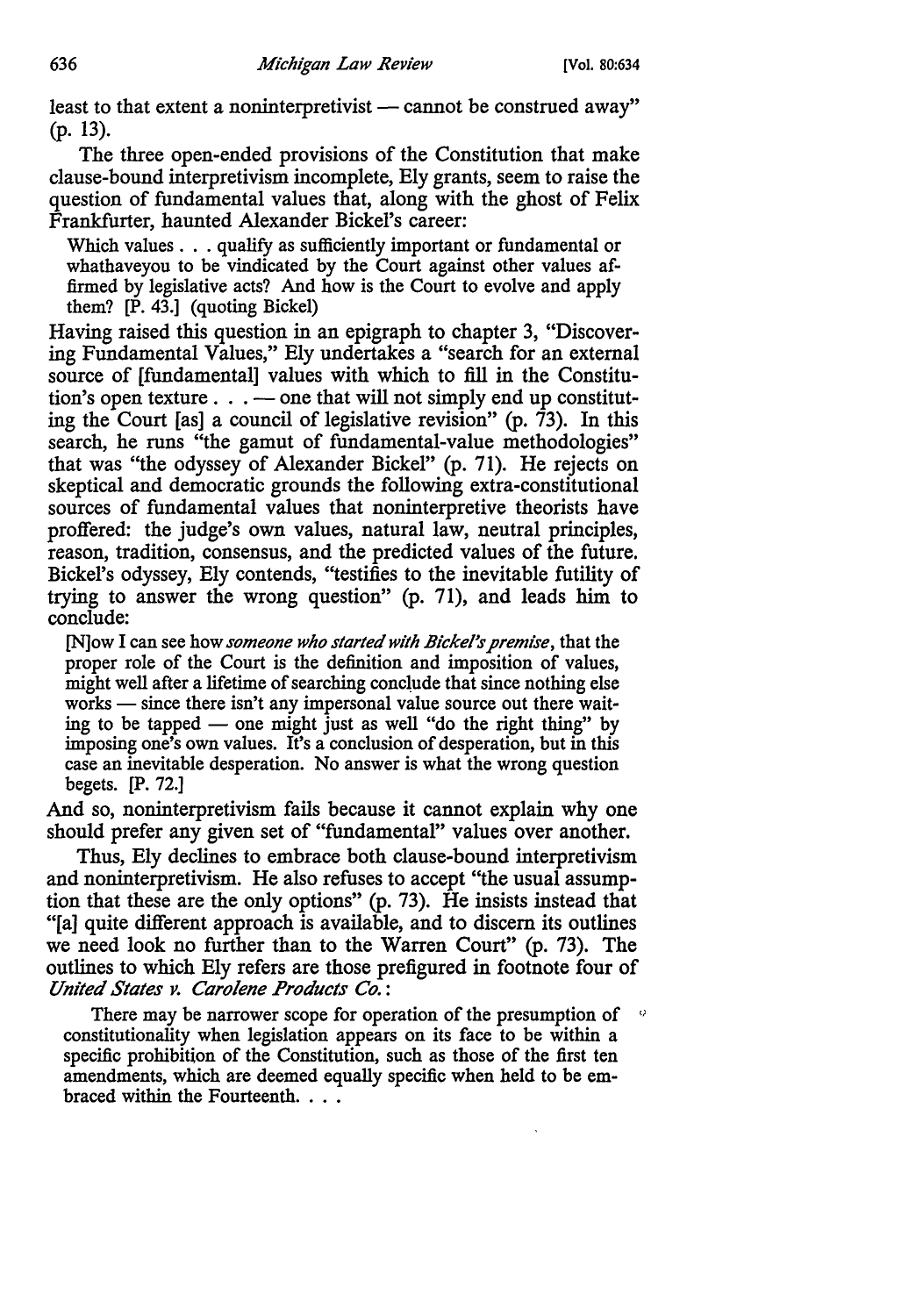It is unnecessary to consider now whether legislation which restricts those political processes which can ordinarily be expected to bring about repeal of undesirable legislation, is to be subjected to more exacting judicial scrutiny under the general prohibitions of the Fourteenth Amendment than are most other types of legislation. . . .

Nor need we enquire whether similar considerations enter into the review of statutes directed at particular religious, . . . national, . . . or racial minorities . . . ; whether prejudice against discrete and insular minorities may be a special condition, which tends seriously to curtail the operation of those political processes ordinarily to be relied upon to protect minorities, and which may call for a correspondingly more searching judicial inquiry.<sup>4</sup>

Ely elaborates upon this footnote, especially the relationship between the themes of paragraphs two and three, in chapter 4, "Policing the Process of Representation: The Court as Referee." He notes that **the contract of the contract of the contract of the contract of the contract of the contract of the contract of the contract of the contract of the contract of the contract of the contract of the contract of the cont** 

both *Carotene Products* themes are concerned with participation: they ask us to focus not on whether this or that substantive value is unusually important or fundamental, but rather on whether the opportunity to participate either in the political processes by which values are appropriately identified and accommodated, or in the accommodation those processes have reached, has been unduly constricted. [P. 77.]

Ely argues that the majoritarian theme of paragraph two and the egalitarian theme of paragraph three, despite their-apparently inconsistent impulses, fit together in a coherent political theory of representative democracy  $-$  a republican theory of representation of the whole people, with actual representation of the majority and "virtual representation" of minorities (pp. 77-88). He then goes on to elaborate upon paragraph two in chapter 5, "Clearing the Channels of Political Change," and paragraph three in chapter 6, "Facilitating the Representation of Minorities."

Ely claims that the participation-oriented, representation-reinforcing mode of judicial review based on these theoretical underpinnings provides the content necessary to close the open-ended provisions of the ninth amendment and the equal protection and privileges or immunities clauses of the fourteenth amendment, that is, the provisions that make clause-bound interpretivism incomplete. Through the notions of virtual representation and "process writ large" (p. 87), I shall grant for the sake of argument, he succeeds in closing the equal protection clause. Ely then seeks guides to construction of the "inscrutable" (p. 98) ninth amendment and the privileges or immunities clause through an exploration of the nature of the Constitution as a whole. This exploration reveals that

contrary to the standard characterization of the Constitution as "an enduring but evolving statement of general values," ... in fact the

<sup>4. 304</sup> U.S. 144, 152-53 n.4 (1938) (citations omitted).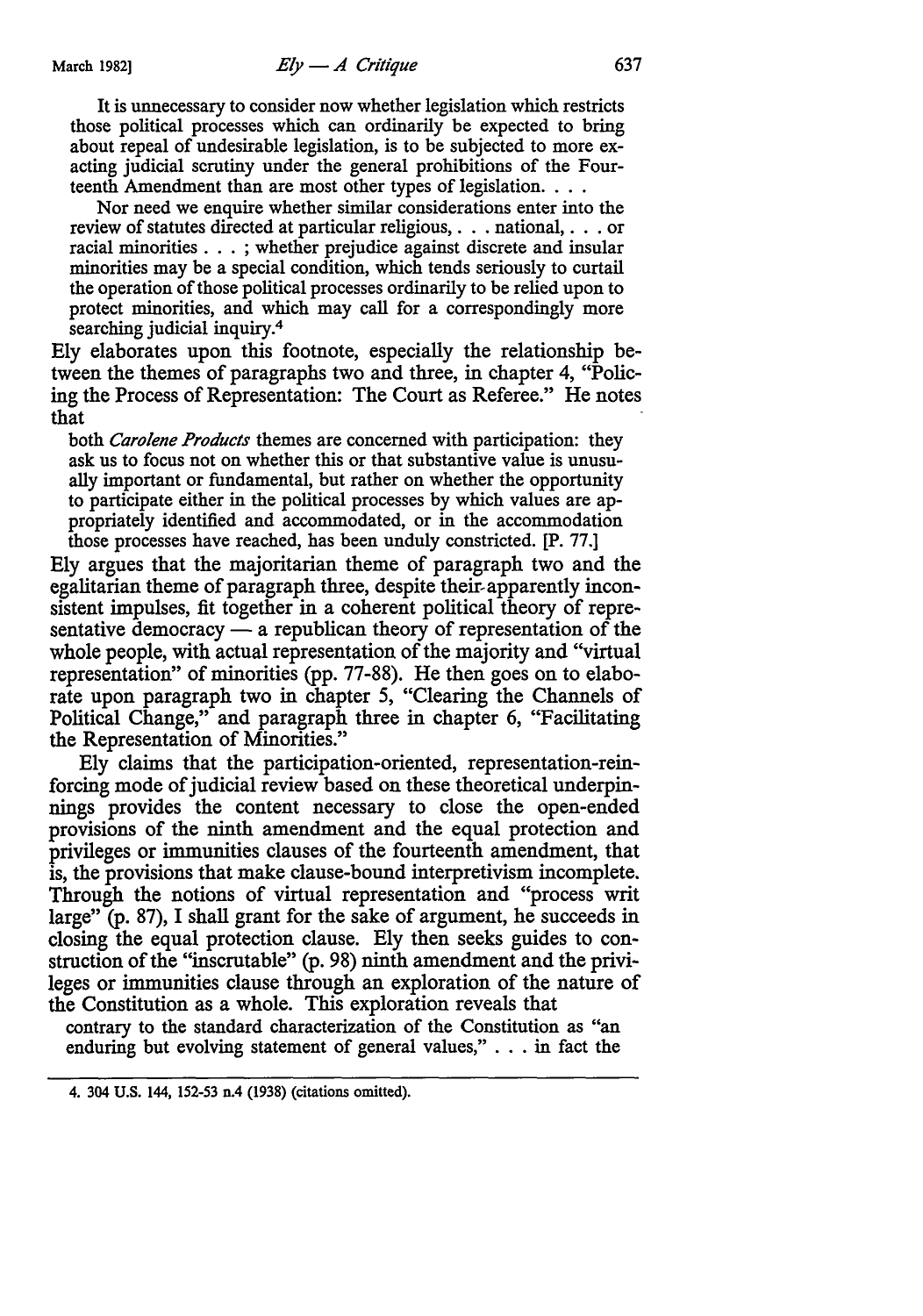selection and accommodation of substantive values is left almost entirely to the political process and instead the document is overwhelmingly concerned, on the one hand, with procedural fairness in the resolution of individual disputes (process writ small), and on the other, with what might capaciously be designated process writ large  $-$  with ensuring broad participation in the processes and distributions of government. An argument by way of *ejusdem generis* seems particularly justified in this case, since the constitutional provisions for which we are attempting to identify modes of supplying content, such as the Ninth Amendment and the Privileges or Immunities Clause, seem to have been included in a ''we must have missed something here, so let's trust our successors to add what we missed" spirit. On my more expansive days, therefore, I am tempted to claim that the mode of review developed here represents the ultimate interpretivism. [Pp. 87-88.]

In this manner, via an argument by way of *ejusdem generis,* Ely closes the ninth amendment and the privileges or immunities clause, and thereby achieves the ultimate interpretivism. Or so he believes.

#### II. ELY'S FAILURE To ACHIEVE THE ULTIMATE lNTERPRETIVISM

Ely's argument that the ninth amendment and the privileges or immunities clause of the fourteenth amendment can be closed with processual values alone instead of with processual along with substantive values fails for several reasons. First, in "Constitutional Interpretivism: Its Allure and Impossibility"5 (the article on which chapters 1 and 2 of the book are based), Ely had contended that these open-ended provisions are *sui generis:* unlike the other provisions of the Constitution, each is "a general mandate to evaluate the substantive validity of governmental choices"<sup>6</sup> or "a mandate for general and textually unbounded [or "untethered"'] substantive review."8 Provisions of the Constitution that are *sui generis* on the matter of substance versus process are not susceptible to an argument, by way of *ejusdem generis,* that since the rest of the constitutional document is concerned overwhelmingly with process (whether it be writ large or small), they too must be so concerned.

Second, Ely claims not that the Constitution is "entirely" con-

6. *Id* at 438.

7. *Id* at 445 n.158.

8. *Id* at 440.

<sup>5. 53</sup> IND. LJ. 399 (1978). In *Constitutional Interpretivism,* Ely had been more generous in his concessions to noninterpretivism on the matter of substantive review than he is in *Democ*racy and Distrust. Compare, e.g., the passage from the article quoted in the text accompanying note 6, *supra,* with its counterpart in the book: "a rather sweeping mandate to judge of the validity of governmental choices." P. 32. The changes in the book may reflect a judgment on Ely's part that he was too generous in the article on this matter. Even so, he does write in the book, as he had written in the article, that ''the Fourteenth Amendment *does* contain provisions . . . that contain the sort of invitation to [general] substantive oversight that the Due Process Clause turns out to lack." P. 18 ("general" appeared in the article but was omitted in the book).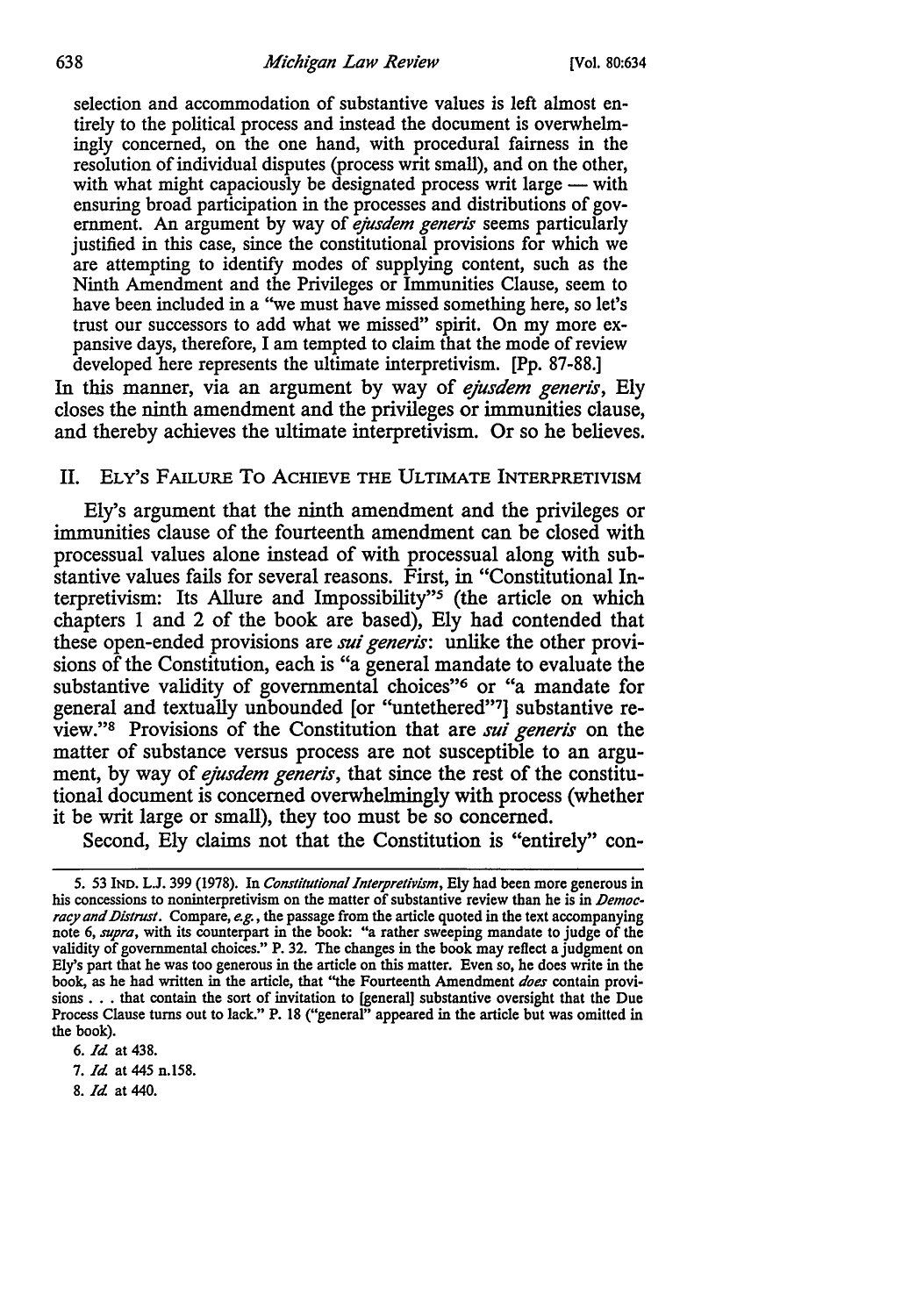cerned with process as opposed to substance, but that it is "almost entirely" (p. 87) or "overwhelmingly" (p. 87) so concerned; indeed, he admits of so much substance in-the Constitution (pp. 88-101) that one might doubt whether he is a process theorist in any strong sense of the term (this despite his reduction of much of the substance to process writ large). Hence, even if Ely's *ejusdem generis* argument withstands my *sui generis* refutation, the discrepancy between "entirely" and "almost entirely" would require some substance to fill in the ninth amendment and the privileges or immunities clause. That is to say, these provisions would mandate some substantive judicial review even if "the selection and accommodation of substantive values is left almost entirely to the political process" (p. 87).

Third, Ely's proposal to give substantive content to the ninth amendment and the privileges or immunities clause by means of the political process instead of judicial review evinces an error concerning the nature of constitutional rights. This error is manifest in his discussion in "Constitutional Interpretivism" of the notion of democracy as applied utilitarianism,<sup>9</sup> and of American democracy as applied utilitarianism qualified by rights ("side constraints"<sup>10</sup>) and equity ("distributional corrections"<sup>11</sup>). Anticipating the central thesis of *Democracy and Distrust,* Ely writes of the relationship between these two qualifications and judicial review:

I shall be suggesting later in the book of which this is a part that the correction of. . . problems of inequitable distribution [ *Carotene Products* paragraph three] is what judicial review ought in large measure to be about. The call for side constraints ... will not figure in the constitutional scheme I shall be suggesting, save only when the right involved is guaranteed by the positive law of the Constitution [paragraph one] or is necessary to the successful functioning of the democratic process [paragraph two]. Even assuming further side constraints on a utilitarian morality are appropriate [ninth amendment and privileges or immunities clause], their content should be determined, I shall argue, by the democratic process rather than in accord with a philosophical system one or more commentators may find appealing.<sup>12</sup>

In view of Ely's contention that democracy is an applied utilitarian morality, his claim that "[e]ven assuming further side constraints on a utilitarian morality are appropriate, their content should be determined . . . by the democratic process" is tantamount to the claim that "even assuming further side constraints on democracy are appropriate, their content should be determined by the democratic process," which in tum is tantamount to the claim that "even assuming

<sup>9.</sup> *Id* at 405-08. Ely omits this discussion in *Democracy and Distrust, see* p. 187 n.14, but he refers to it in *Democracy and the Right to be Different, supra* note 1, at 401-04.

<sup>10.</sup> *Id* at 406.

l l. *Id* at 406.

<sup>12.</sup> *Id* at 406 n.29.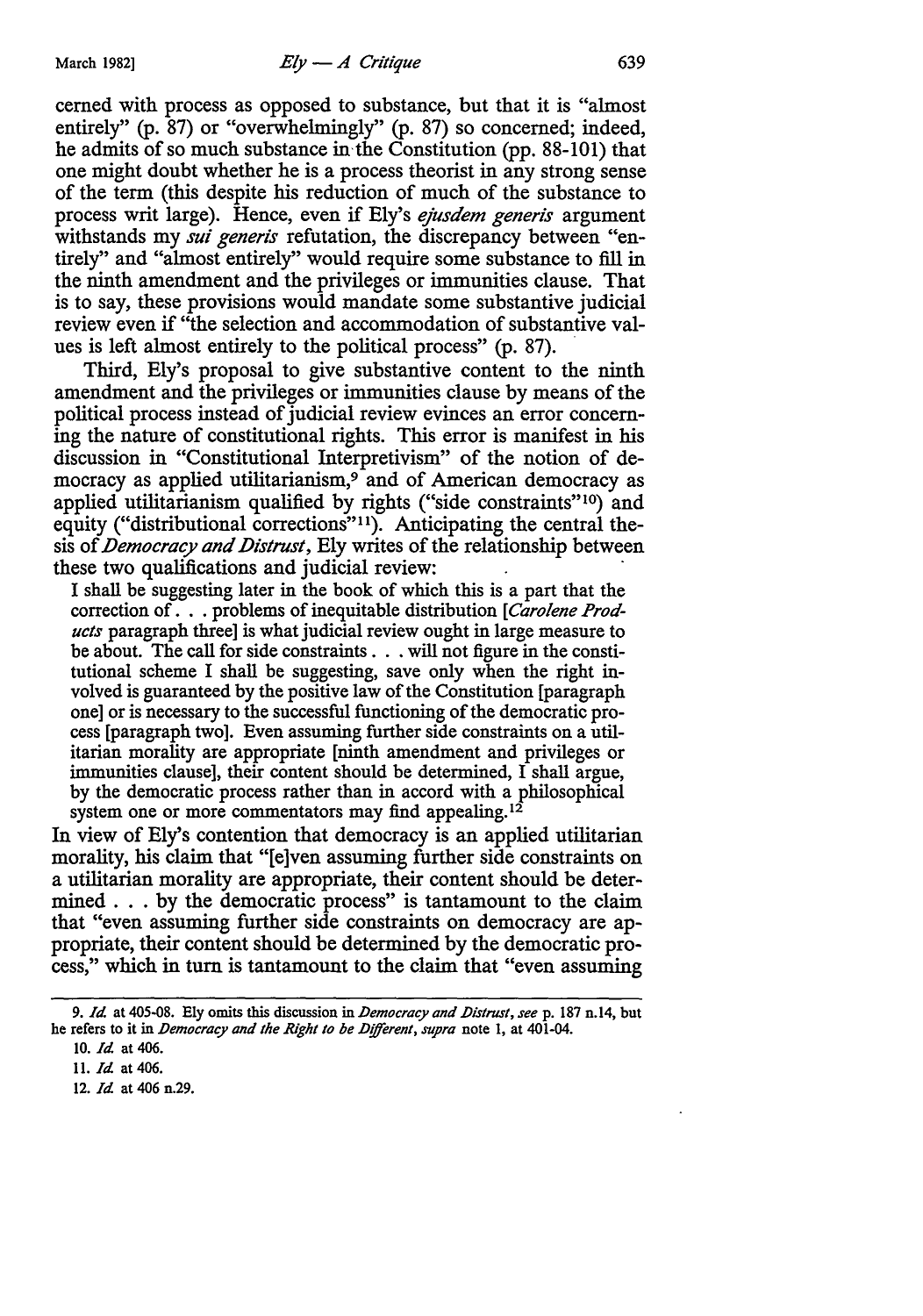further side constraints on the majority are appropriate, their content should be determined by the majority." Such claims are inconsistent with the character of "side constraints" or rights: rights, since they place limitations upon the majority, cannot in fairness be determined by the majority itself, lest the majority be judge in its own cause and the alleged right be no real side constraint at all.

In the foregoing paragraph, I have conceded, for the sake of argument, that Ely is correct in characterizing American democracy as applied utilitarianism, rather than as applied constitutionalism or an applied hybrid of constitutionalism and democracy. Now I should like to call this concession into question, and to insist most emphatically that it is the morality of constitutional democracy or liberal democracy, not that of utilitarianism, that underlies the American constitutional system. In this matter I generally agree with the arguments of Walter F. Murphy13 and Ronald Dworkin.14

And so, Ely's process-oriented mode of judicial review does not succeed entirely in closing the open-ended provisions of the ninth amendment and the privileges or immunities clause. Complete closure would require a mode capable of supplying some measure of substantive content as well. But Ely's analysis of these provisions does show the way to their closure, and hence to the ultimate interpretivism of constitutional democracy.

#### III. TOWARD CLOSURE OF THE PRIVILEGES OR IMMUNITIES CLAUSE AND THE NINTH AMENDMENT

Ely's interpretation of the privileges or immunities clause and the ninth amendment put forward in "Constitutional Interpretivism," once again, is that each constitutes a mandate for general and textually unbounded or untethered substantive review. This interpretation might seem to imply that these provisions are textual warrants for virtually unfettered judicial discretion in evaluating the substantive validity of governmental choices — in other words, that they call for what Dworkin characterizes as discretion in the strong sense of virtually unlimited freedom as distinguished from the weaker senses of judgment and finality. 15 Ely's interpretation, however, does implicitly take into account an important distinction between "textually untethered" and ''untethered" review: Substantive review may be *textually* untethered in the sense of not being bound by words and

<sup>13.</sup> Murphy, *The Art* of *Constitutional Interpretation: A Preliminary Showing,* in EssAYS ON THE CONSTITUTION OF THE UNITED STATES 130, 133-35 (M.J. Hannon ed. 1978); Murphy, *An Ordering* of *Constitutional Values,* 53 S. CAL. L. REV. 703, 707-08 (1980); Murphy, *Constitu*tional Interpretation: Text, Values, and Processes, 8 REV. AM. HIST. 7 (1981) (reviewing Democracy and Distrust).

<sup>14.</sup> R. DWORKIN, TAKING RIGHTS SERIOUSLY at vii-xv, 131-49, 266-78 (1977); Dworkin, *Liberalism,* in PUBLIC AND PRIVATE MORALITY 113 (S. Hampshire ed. 1978).

<sup>15.</sup> R. DWORKIN, *supra* note 14, at 31-33.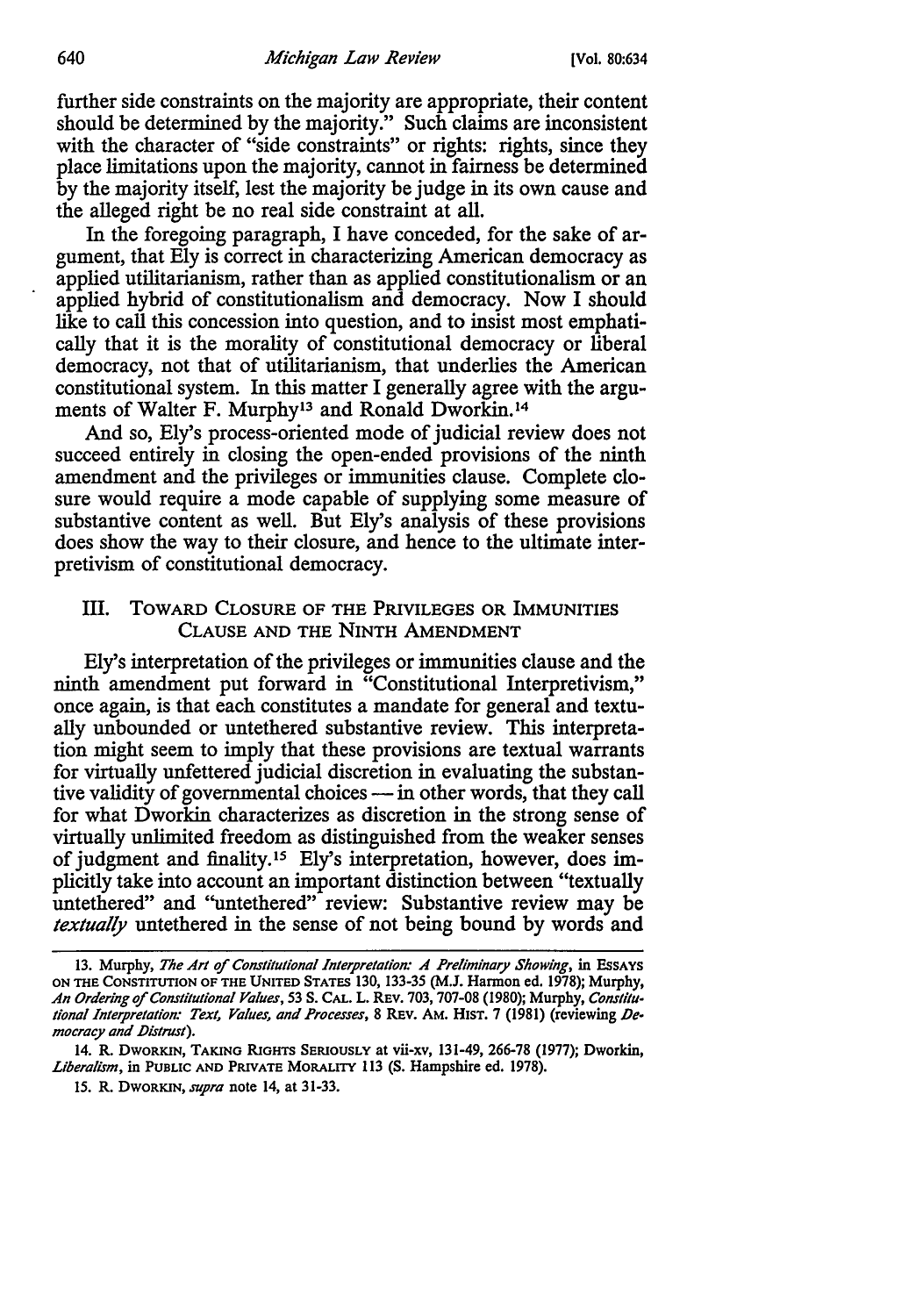clauses as self-contained units but nonetheless *structurally* tethered. In William F. Harris's term, the open-ended provisions under consideration here, which indeed are mandates for textually untethered review, nevertheless may not call for transcendent freedom but rather for "transcendent structuralism." <sup>16</sup>

Furthermore, the very analysis that leads Ely to conclude that the privileges or immunities clause, and, by implication, the ninth amendment, are textually untethered points to their proper structural tether. In the following discussion of this analysis, I do not intend to imply that Ely's approach to the interpretation of the privileges or immunities clause is necessarily the best approach to take; that his explication of the text and framers' intent is not open to criticism and refutation by constitutional theorists and historians; or that transcendent structuralism would be illegitimate were it not for the existence of the open-ended privileges or immunities clause or some other such textual peg on which to hang it. My argument, in short, is that the implications of Ely's analysis of the privileges or immunities clause shows the way to its closure through a transcendent structuralist analysis of the concept of constitutional democracy.

Ely's analysis runs roughly as follows. Although the privileges and immunities clause of article IV, after which the similar clause in the fourteenth amendment was modeled, may have been originally intended to do nothing more than "keep states from treating outsiders worse than their own citizens" (p. 23), it had acquired a broader and independent meaning for the drafters of the fourteenth amendment. They had (rightly or wrongly) adverted repeatedly to an 1823 opinion of Justice Bushrod Washington. Sitting alone on Circuit, Justice Washington had held in *C01jield v. Coryell* that the privileges and immunities clause of article IV embraced ''those privileges and immunities which are, in their nature, fundamental; which belong, of right, to the citizens of all free governments."<sup>17</sup> Ely comments:

This was the opinion of a single justice, it was *dictum,* and it is at least strongly arguable that Washington was mistaken in even purporting to limit to the "fundamental"  $\ldots$  - those privileges and immunities to which the Article IV clause guarantees out-of-staters presumptively equal access. All this must tempt one so inclined to discount the discussion's relevance. That would be unfair, however. The fact that Washington's purported methodology respecting Article IV may have been mistaken suggests that perhaps it should not be followed with respect to that article, but it cannot erase the significance for a responsible interpretation of the Fourteenth Amendment of the fact that *that*  amendment's framers repeatedly adverted to the *Corfield* discussion as the key to what they were writing. [P. 29.]

<sup>16.</sup> Harris, *Bonding Word & Polity: The Logic of American Constitutionalism,* 76 AM. PoL.' SCI. REV. (1982) (forthcoming).

<sup>17. 6</sup> F. Cas. 546, 551 (C.C.E.D. Pa. 1823).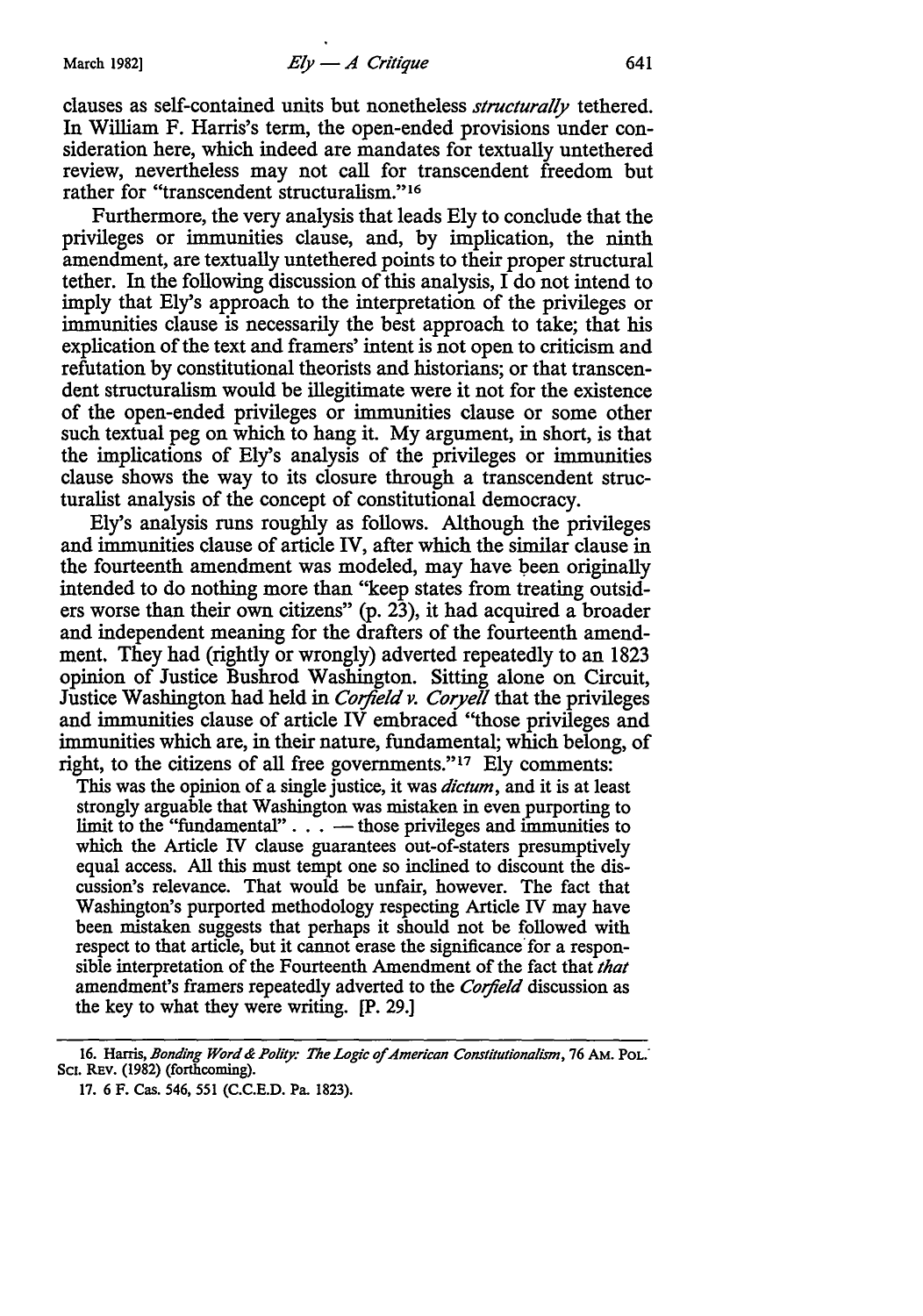According to Ely, then, the privileges or immunities clause of the fourteenth amendment should be similarly read to include certain rights not already set out elsewhere in the Constitution.

This argument prompts several observations. Ely argues that article IV's privileges and immunities clause was a general guarantee of equality between out-of-staters and locals (p. 23) and thus was a precursor of the equal protection clause and an expression of the concern with process writ large (pp. 83-84). The privileges or immunities clause of the fourteenth amendment, in contrast, was "a delegation to future constitutional decision-makers to protect rights that are not listed either in the Fourteenth Amendment or elsewhere in the document" (p. 30). Although the former, Ely concedes, "will bear an equality construction . . . , [t]he syntax of the Privileges or Immunities Clause of the Fourteenth Amendment seems inescapably that of substantive entitlement" (p. 193 n.45). This argument is difficult to reconcile with his *ejusdem generis* argument that the privileges or immunities clause must be concerned overwhelmingly with process writ small and process writ large: The "substantive entitlement" argument would appear to preclude an argument that the privileges or immunities clause ''will bear an equality construction" and thus is concerned with process writ large to the exclusion of additional substantive entitlements. Furthermore, because process writ small is strictly procedural and does not involve protection of "rights that are not listed either in the Fourteenth Amendment or elsewhere in the document," it cannot supply the nontextual substantive entitlements protected by the privileges or immunities clause. Hence, neither singly nor taken together can process writ large and process writ small exhaust the privileges or immunities of citizens of the United States.

Second, Justice Washington's dictum, which, in Ely's view, shaped the framers' conception of the privileges or immunities of the fourteenth amendment, was that the privileges and immunities of article IV were confined to "those privileges and immunities which are, in their nature, fundamental; which belong, of right, to the citizens of all free governments .... " Since "free government" (a term many early Americans used and which Alpheus T. Mason has kept alive) <sup>18</sup> is synonymous with "constitutional democracy" (the expression Walter F. Murphy and others have used),<sup>19</sup> the privileges or immunities clause, if Ely's analysis is taken to its logical conclusion, would seem to require an elaboration of the concept of constitutional democracy. The courts would then enforce against the democratic

<sup>18.</sup> A. MAsoN, FREE GOVERNMENT IN THE MAKING (3d ed. 1965); A. MASON, THE SUPREME COURT FROM TAFT TO BURGER 9-10 (3d ed. 1979).

<sup>19.</sup> Murphy, *The Art of Constitutional Interpretation, supra* note 13, at 134.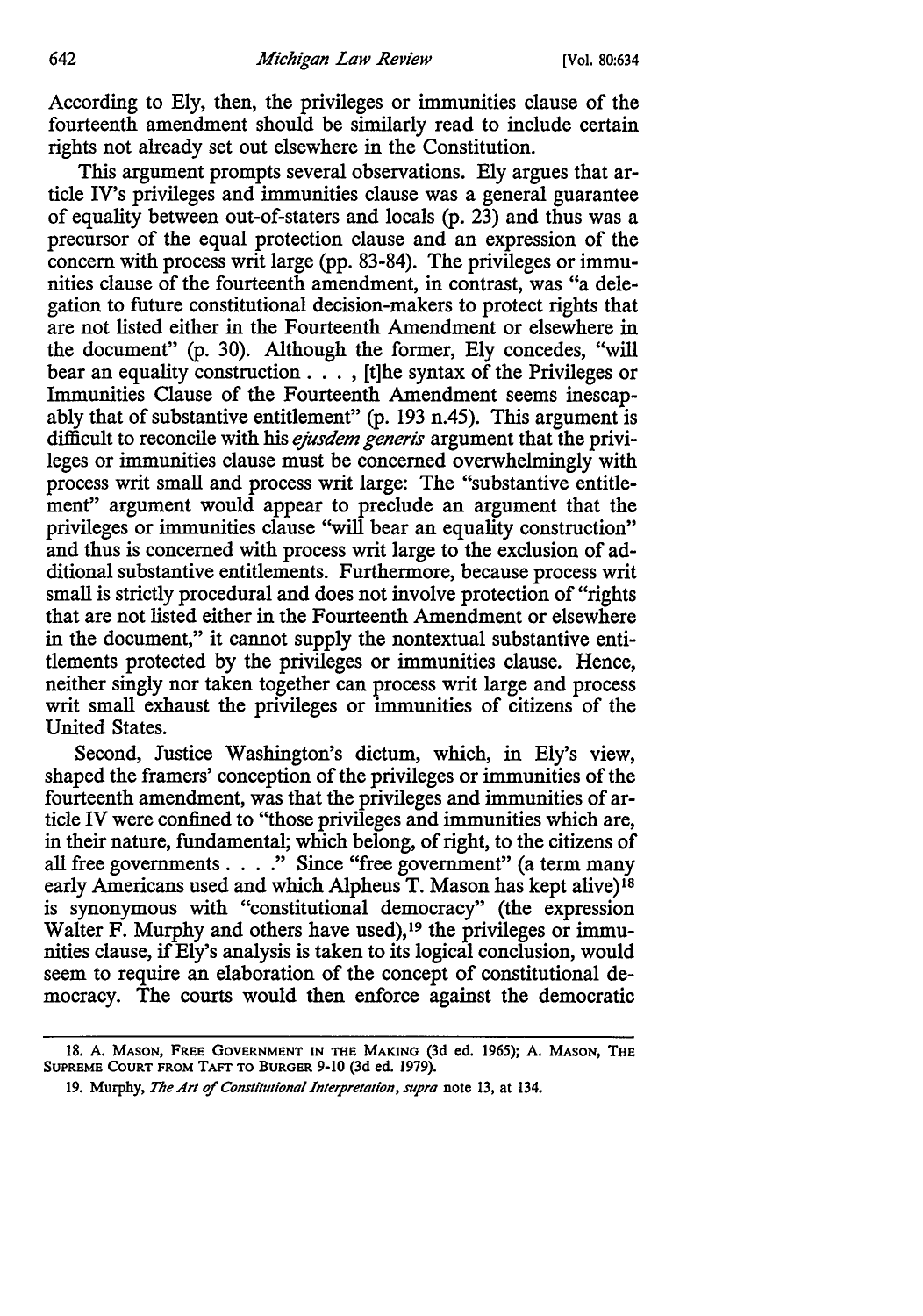branches of the government whatever "fundamental" rights a constitutional democracy necessarily established.

Herein lies the structural tether for the textually untethered privileges or immunities clause. Thus, we might accept Ely's argument that "substantive due process" is a contradiction in terms (p.18), point out the similarities between *Corfield v. Coryell*, on the one hand, and cases like *Meyer v. Nebraska* <sup>20</sup>and *Palko v. Connecticut,*<sup>21</sup> on the other, and conclude that the latter cases, which purported to interpret the due process clause of the fourteenth amendment, in fact elaborated on the privileges qr immunities clause. My proposed interpretation of the privileges or immunites clause (and, by implication, the ninth amendment) would fill in its open texture, not only with process writ small and large but also with the substantive values inherent in the concept of constitutional democracy that Ely's analysis shows it to need for closure.

#### **IV. ELY'S CONCEPT OF REPRESENTATIVE DEMOCRACY IN**  RELATION TO THE CONCEPT OF CONSTITUTIONAL **DEMOCRACY**

In response to the preceeding argument, Ely undoubtedly would insist that his representation-reinforcing mode does fill in the open texture of the privileges or immunities clause; he most likely would contend that the concept of "free government" is coextensive with that of "representative democracy," and so his examination of the latter is also one of the former. Furthermore, despite his failure to state explicitly that the privileges or immunities clause, which mandates textually untethered review, is nonetheless tethered by structure, Ely certainly would maintain that "Policing the Process of Representation" (ch. 4) implicitly treats the clause as being so tethered. But the fundamental error in his analysis is that he considers this clause, and, for that matter, all open-ended provisions of the Constitution, to be tethered not by the structure of constitutional democracy but rather by that of representative democracy.

Ely's error, however, is not as great as the terms that I have used to express it suggest. It would be simplistic to say, "But America has a constitutional democracy, not a representative (that is, majoritarian representative) democracy; consequently, Ely's representation-reinforcing mode is wholly insufficient." Instead, we must examine his theory of representative democracy to determine the degree to which it is at the same time a theory of constitutional democracy.

In much of its usage, the term "representative democracy" im-

<sup>20. 262</sup> U.S. 390 (1923).

<sup>21. 302</sup> U.S. 319 (1937).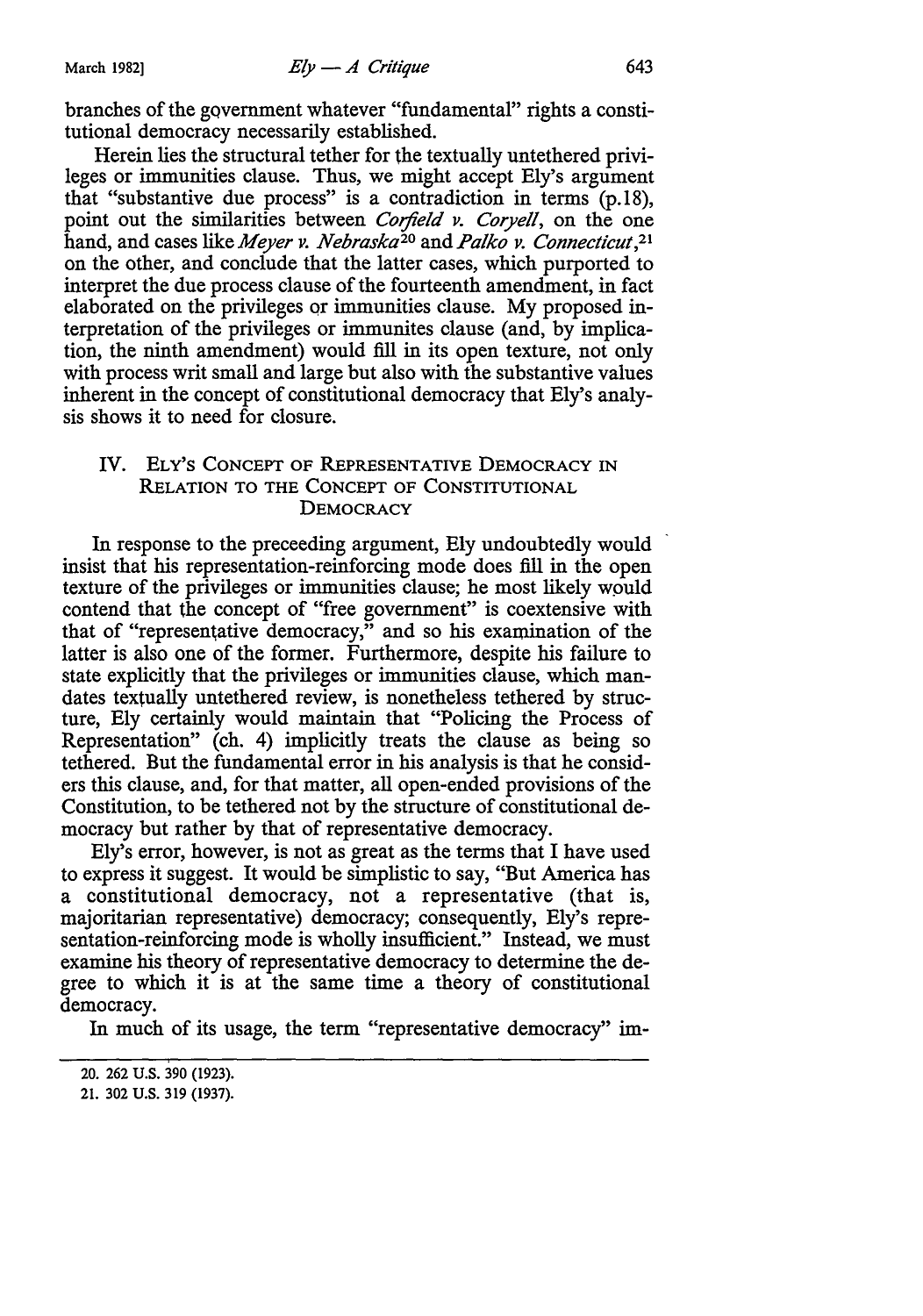#### 644 *Michigan Law Review* [Vol. 80:634

plies "majoritarian representative democracy," or rule of the majority acting through elected representatives without let or hindrance. "Constitutional democracy," in contrast, is characterized by limitations upon what the majority acting through elected representatives may do. In view of the very existence of the American Constitution, which limits what the majority may do, it would seem remarkable that scholars or judges would contend that America has a majoritarian representative democracy as opposed to a constitutional democracy, if they were to employ these terms in any strict sense. Nonetheless, one might expect conceptions of constitutional democracy to range from the relatively unlimited to the relatively limited. At the former end of this spectrum, one could place proponents of judicial restraint such as Learned Hand, James Bradley Thayer, and (sometimes) Felix Frankfurter; at the other end, one could put many advocates of judicial activism, including most of the noninterpretivist fundamental value theorists. The latter theorists advocate subjecting governmental actions touching various kinds of rights to a judicial scrutiny more searching than that afforded by the "reasonableness" or "minimum rationality" standard of judicial review, which the former theorists propose for all categories of cases.

Scholars have often commented on the weakness of the minimum rationality standard. Most notably, Felix Cohen argued that it turned our courts into "lunacy commissions sitting in judgment upon the mental capacity of legislators" and that no legislature is so mad that it would enact or retain an utterly unreasonable (and therefore, under this test, unconstitutional) law.22 And Gerald Gunther has written of two-tier (strict scrutiny-minimum rationality) equal protection analysis:

The Warren Court embraced a rigid two-tier attitude. Some situations evoked the aggressive "new" equal protection, with scrutiny that was "strict" in theory and fatal in fact; in other contexts, the deferential "old" equal protection reigned, with minimal scrutiny in theory and virtually none in fact.<sup>23</sup>

To the extent that Cohen's characterization of the deferential minimum rationality standard is apt, and that what Gunther wrote of the standard in the area of equal protection is true of it in general, theorists like Thayer who have advocated its use in all categories of cases are vulnerable to Dworkin's charge that they do not "take rights seriously."24 This charge, in tum, is tantamount to an accusation that they do not take constitutionalism seriously, or that they do not recognize fully that America has a constitutional democracy in which

<sup>22.</sup> F. COHEN, *Transcendental Nonsense and the Functional Approach,* in THE LEOAL CON· SCIENCE 33, 44 (L. Cohen ed. 1960).

<sup>23.</sup> Gunther, Foreword: In Search of Evolving Doctrine on a Changing Court: A Model for *a Newer Equal Protection,* 86 HARV. L. REV. I, 8 (1972).

<sup>24.</sup> R. DWORKIN, *supra* note 14, at 131-49, 184-205.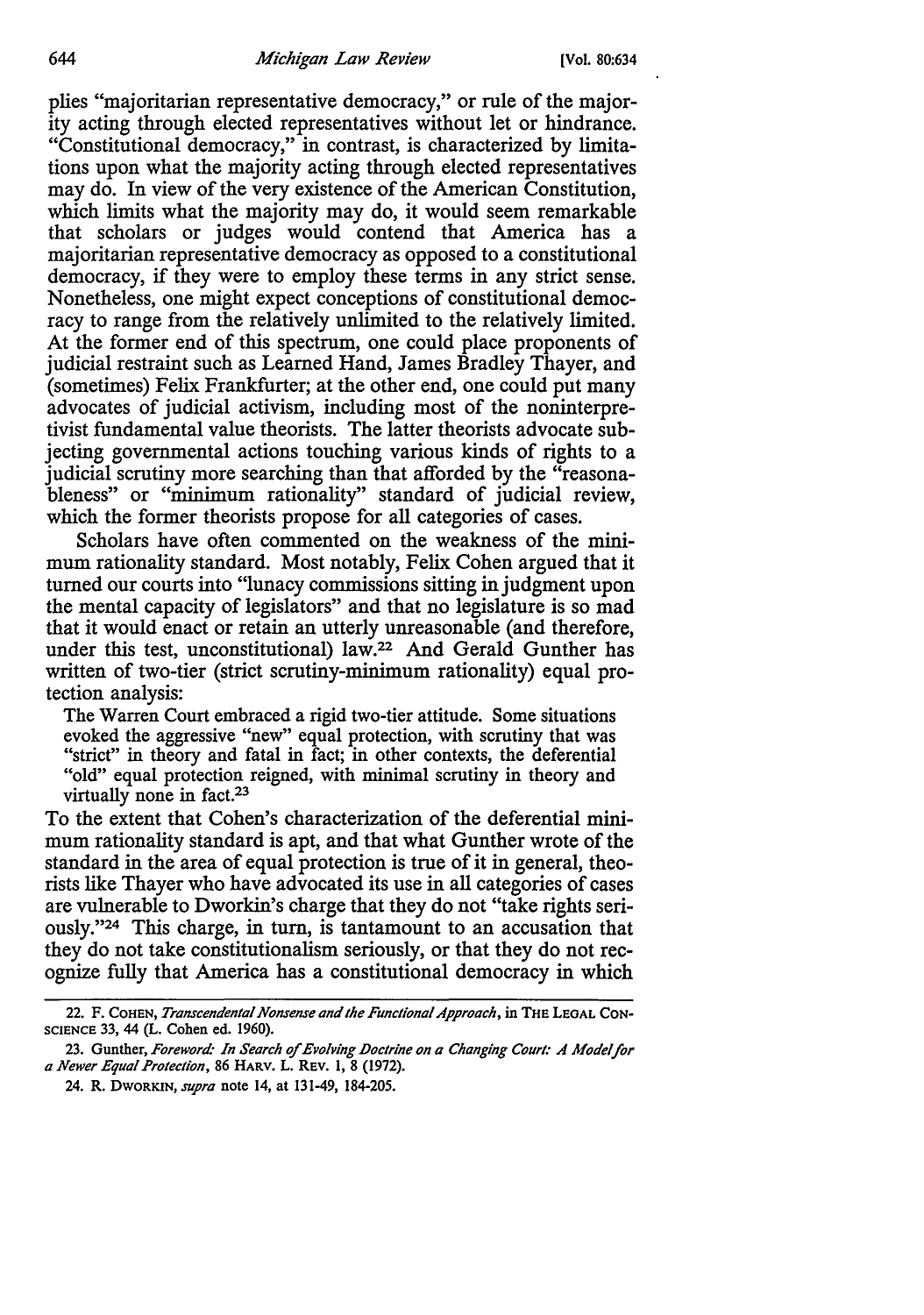judicial review that protects constitutional rights is proper, not a majoritarian representative democracy in which judicial review is a "deviant institution."25 If this is the case, perhaps the crucial difference between proponents of activism and restraint is that the former recognize that America has a constitutional democracy, while the latter, although they may see this dimly in theory, in practice treat it as if it were instead a majoritarian representative democracy.

Where does Ely stand on this spectrum from majoritarian representative democracy to constitutional democracy? He is at once less deferential to the democratic branches than are the majoritarian democrats and more deferential than are the constitutional democrats - less deferential as far as categories of cases embraced by the *Carotene Products* footnote are concerned, more deferential as regards cases outside the *Carotene Products* paradigm but embraced by the fundamental value methodologies. Ely's *Carotene Products* jurisprudence of representative democracy, however, is a jurisprudence of constitutional democracy rather than of majoritarian representative democracy. Although paragraph two would be compatible with the latter, paragraphs one and three place significant constitutionalist limitations upon majority rule. .

But does Ely's jurisprudence fully embody the concept of constitutional democracy embedded in the structure of. the American constitutional system? Constitutional democracy, as Murphy has argued, is a hybrid form that combines constitutionalism (or liberalism) and democracy, whose respective basic principles are liberty and majority rule along with equality  $-$  which forms and principles moreover are in tension with one another.<sup>26</sup> Ely, in developing his theory of representative democracy, explores the relationship between paragraphs two and three of *Carotene Products,* and therefore between the principles of majority rule and equality. In so doing, he takes up the question whether these principles "fit together to form a coherent theory of representative government, or whether, as is sometimes suggested, they are actually inconsistent impulses" (p. 74). His answer, which affirms the former, takes the form of a theory of representative democracy of the whole people (p. 79) that, unlike majoritarian representative democracy, combines *actual* representation of majorities and *virtual* representation of minorities. In this manner, Ely in part resolves, but still preserves, the tension between majority rule and equality in a theory that coheres notwithstanding this tension.

In merely elaborating on the relationship between majority rule and equality, rather than that among liberty, majority rule, and

<sup>25.</sup> *See, e.g.,* A. BICKEL, THE LEAST DANGEROUS BRANCH 18 (1962); *cf.* Parker, *supra*  note 3, at 227 (criticizing the tradition of constitutional theorists).

<sup>26.</sup> Murphy, *The Art of Constitutional Interpretation, supra* note 13, at 133-35.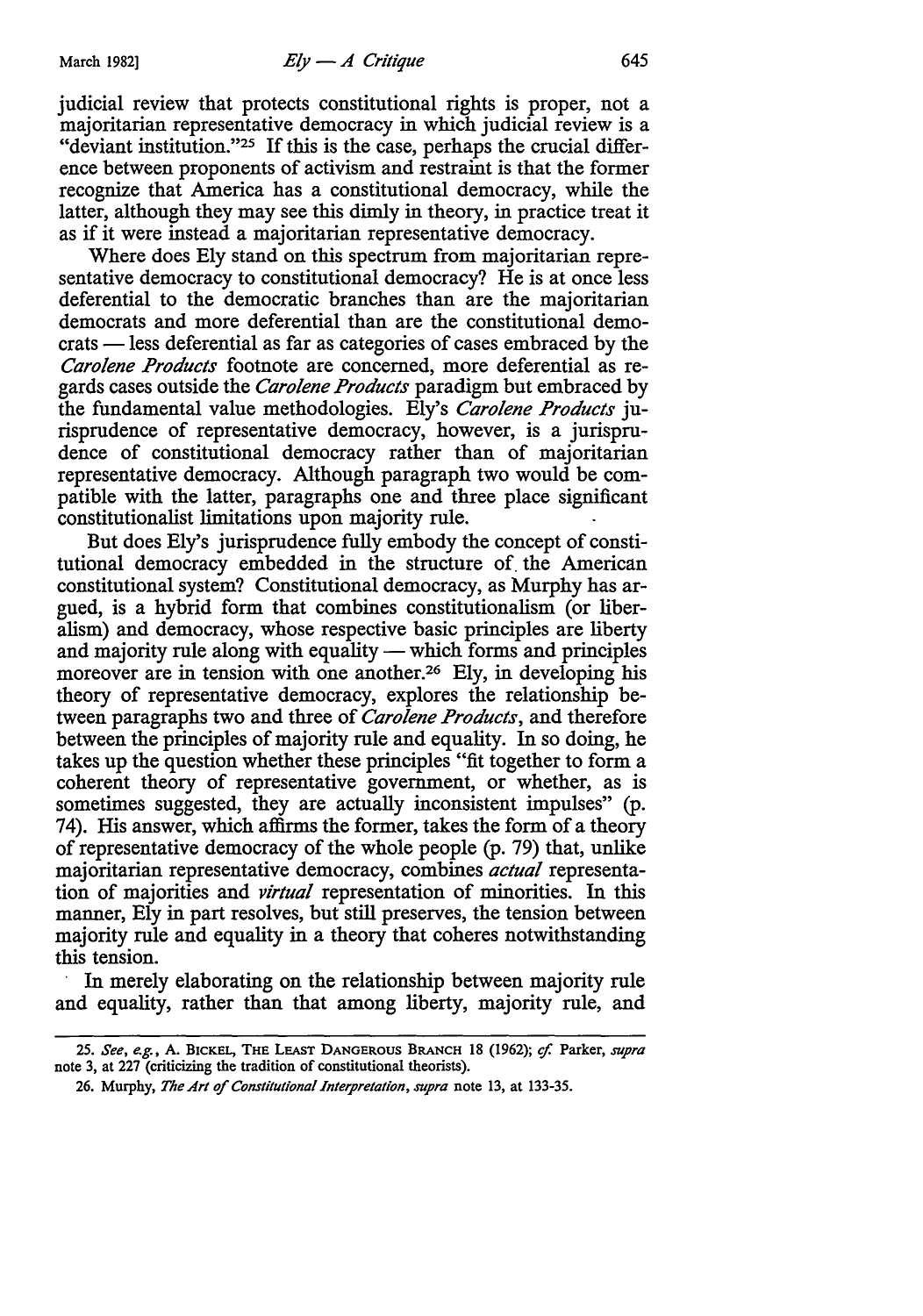equality, Ely does not address the question that is central to the jurisprudence of a constitutional democracy: whether the latter three principles fit together to form a coherent theory of constitutional government, or whether they are actually inconsistent impulses. The truth is that they indeed are inconsistent impulses, and that there are and will remain tensions among them, but that they may nevertheless fit together to form a coherent theory of constitutional democracy. This theory would take all three principles into account, and would partially resolve and yet preserve these tensions. It is to the pursuit of such a theory of constitutional democracy, not to the articulation of a theory of representative democracy that fully considers only two of the three contending principles, that constitutional theorists should set their minds.

The concept of constitutional democracy, or rather the basic values implicit in that concept, would supply the content necessary to close the open-ended privileges or immunities clause, and, for that matter, the ninth amendment. Ely's representation-reinforcing mode, which might constitute the ultimate interpretivism in a representative democracy, is at best the penultimate interpretivism in the American constitutional democracy. The ultimate interpretivism of that constitutional democracy would supplement Ely's mode with a structural fundamental value mode that draws inferences from the concept of constitutional democracy itself.

#### V. ELY'S IMPLICIT RESPONSE TO THE INCOMPLETENESS OF THE REPRESENTATION-REINFORCING MODE OF JUDICIAL **REVIEW**

Unlike Justice Black, the quintessential clause-bound interpretivist (p. 2), whose response to the problems raised by the privileges or immunities clause and the ninth amendment was essentially to ignore them (p. 38), Ely has striven valiantly to close these openended provisions with the process writ small and process writ large of his theory of representative democracy. But their complete closure demands some measure of substantive values in addition to the large measure of processual values that the representation-reinforcing mode already provides. Since Ely leaves the ninth amendment and privileges or immunities clause unfilled, his predicament is somewhat like Black's. Ely's analysis of Black's predicament and Black's possible answers to open-endedness illuminates Ely's own situation and possible responses, which in fact are built into his representation-reinforcing mode.

First, Ely points out that Black ignored the two provisions because he opposed not their specific substantive implications but their institutional implications — the discretion that they vest in judges. Although Ely does not ignore the provisions, he backs away from the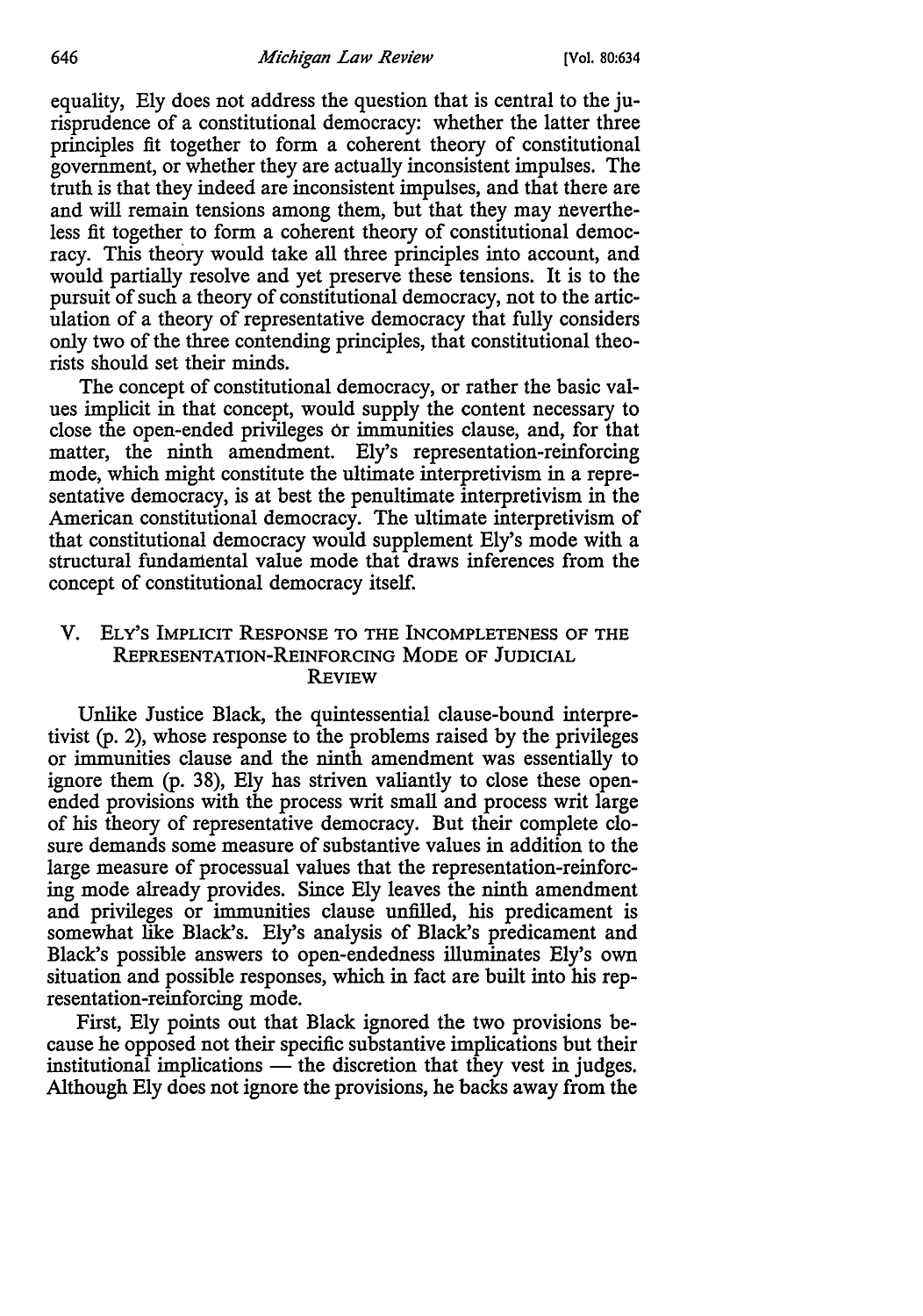substantive values that lie in the discrepancy between process and closure — perhaps because, like Black, he disapproves of their institutional implications, namely, the judicial imposition of substantive values upon the democratic branches.

Aside from simply ignoring the incompleteness of clause-bound interpretivism, Ely argues that someone like Black has two possible answers remaining, one skeptical, the other democratic or deferential:

The first, which I've never heard, would go something like this. Suppose there were in the Constitution one or more provisions providing for the protection of ghosts. Can there be any doubt, now that we no longer believe there is any such thing, that we would be behaving properly in ignoring the provisions? The "ghost" here is natural law, and the argument would be that because natural law is the source from which the open-ended clauses of the Ninth and Fourteenth Amendments were expected to derive their content, we are justified, now that our society no longer believes in natural law, in ignoring the clauses altogether.

The second answer is that even granting that clauses like those under consideration establish constitutional rights, they do not readily lend themselves to principled *judicial* enforcement and should therefore be treated as if they were directed exclusively to the political branches. [Pp. 38-39.] (emphasis in original)

Similarly, someone like Ely has two remaining possible reactions to the incompleteness of the representation-reinforcing approach. The first is a variation on the skeptical "ghost" answer, which substitutes substantive public values for natural law. The second is a more moderate version of the democratic, deferential answer. In effect, Ely builds both the skeptical and democratic responses into his representation-reinforcing mode.

Of relevance to the skeptical response is Owen Fiss's remark concerning the relationship between the resurgence of *Carolene Products*  and the rise of skepticism about public values:

In my judgment, the resurgence of *Carolene Products* does not stem from doubts about the special capacity of courts and their processes to move us closer to a correct understanding of our constitutional values, but from the frail quality of our substantive vision. We have lost our confidence in the existence of the values that underlie the litigation of the 1960's, or, for that matter, in the existence of any public values. All is preference. That seems to be the crucial issue, not the issue of relative institutional competence.<sup>27</sup>

Regarding the democratic response, Ely takes the route that he intimated he might take if he failed in his quest for a closed, ultimate interpretivism: "If a principled approach to judicial enforcement of

27. Fiss, *Foreword: The Forms of Justice,* 93 HARV. L. REV. 1, 16-17 (1979).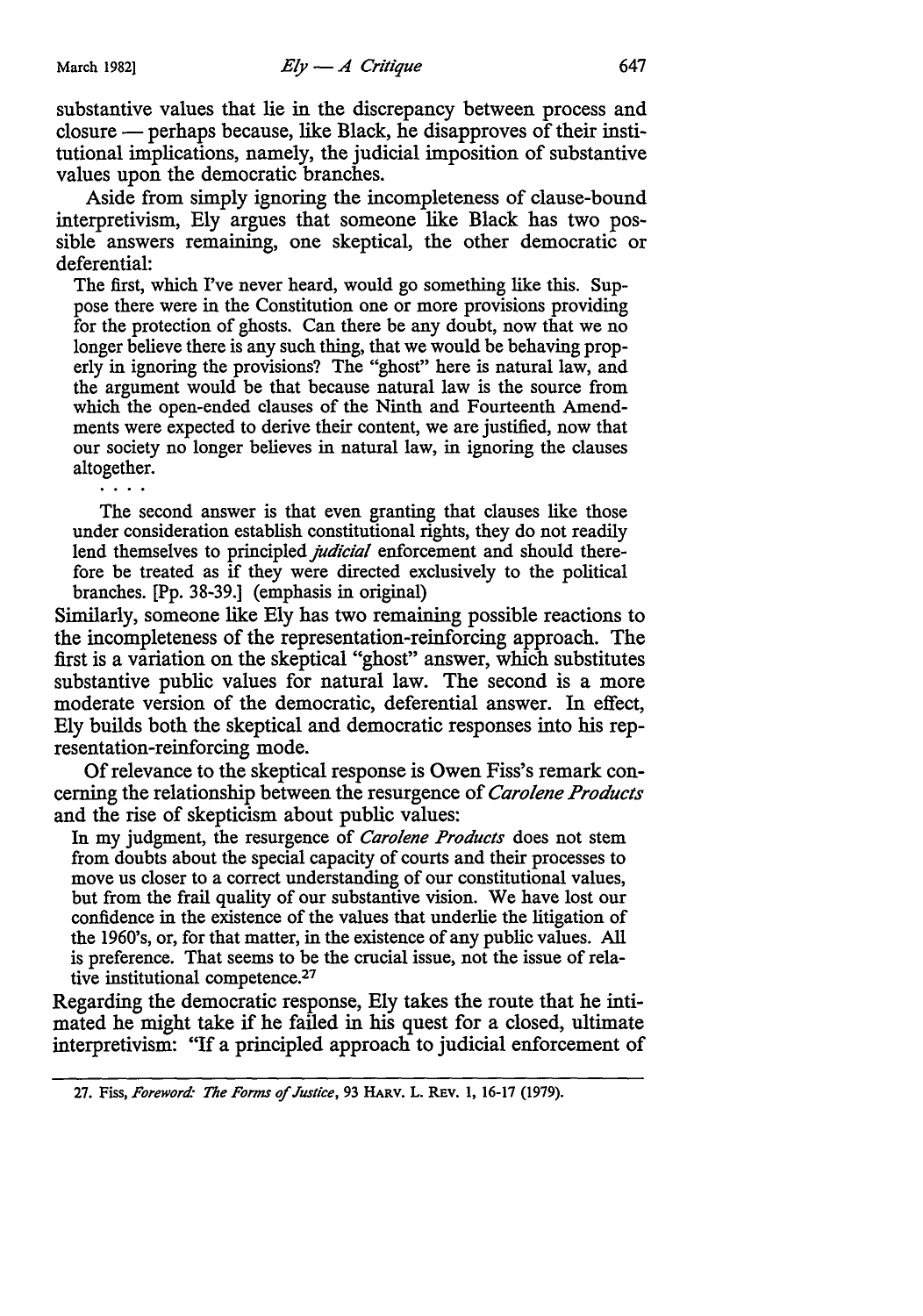the Constitution's open-ended provisions cannot be developed, ... responsible commentators must consider seriously the possibility that courts simply should stay away from them" (p. 41). Ely undoubtedly would contend that he *has* developed a principled approach to judicial enforcement of the Constitution's open-ended provisions that is consistent with our nation's commitment to representative democracy. His approach, however, does not enforce these provisions in the manner that is required by our nation's commitment to constitutional democracy. In the end, through his development of the representation-reinforcing approach, Ely becomes one of those responsible commentators who conclude that the courts should stay away from the substantive values needed to close the ninth amendment and the privileges or immunities clause. But, just as Ely forbade Black the possible answers to the incompleteness of clausebound interpretivism, so we must forbid Ely their counterparts to the incompleteness of his process-oriented, representation-reinforcing mode.

#### VI. AFTERWORD: TOWARD THE ULTIMATE INTERPRETIVISM OF **CONSTITUTIONAL DEMOCRACY**

Like the inadequacy of clause-bound interpretivism, the incompleteness of Ely's representation-reinforcing mode of judicial review raises the question of fundamental values with which Ely began chapter 3, although in somewhat altered form: What basic values are implicit in the structure of American constitutional democracy? This time, however, we have the benefit of Ely's critique of most of the sources of fundamental values that noninterpretivist constitutional theorists have proffered (the judge's own values, natural law, neutral principles, reason, tradition, consensus, and the predicted values of the future). His objections to the various fundamental value approaches are based primarily on grounds of skepticism and democratic deference. Another objection implicit in his critique, moreover, is that none of these methodologies can provide the closure necessary for an enterprise that one could properly term "constitutional interpretation." Put somewhat differently, none can afford a text or sufficiently close text-analogue for legitimate *constitutional* interpretation, as distinguished from necessarily illegitimate *nonconstitutional interpretation.* 

With Ely's judgment that the fundamental value approaches examined in chapter 3 are illegitimate, I mostly concur. From his judgment that *no* theory can answer the question of fundamental values without simply constituting the Court as a "council of legislative revision" (p. 73) that "grinds whatever political ax it prefers on a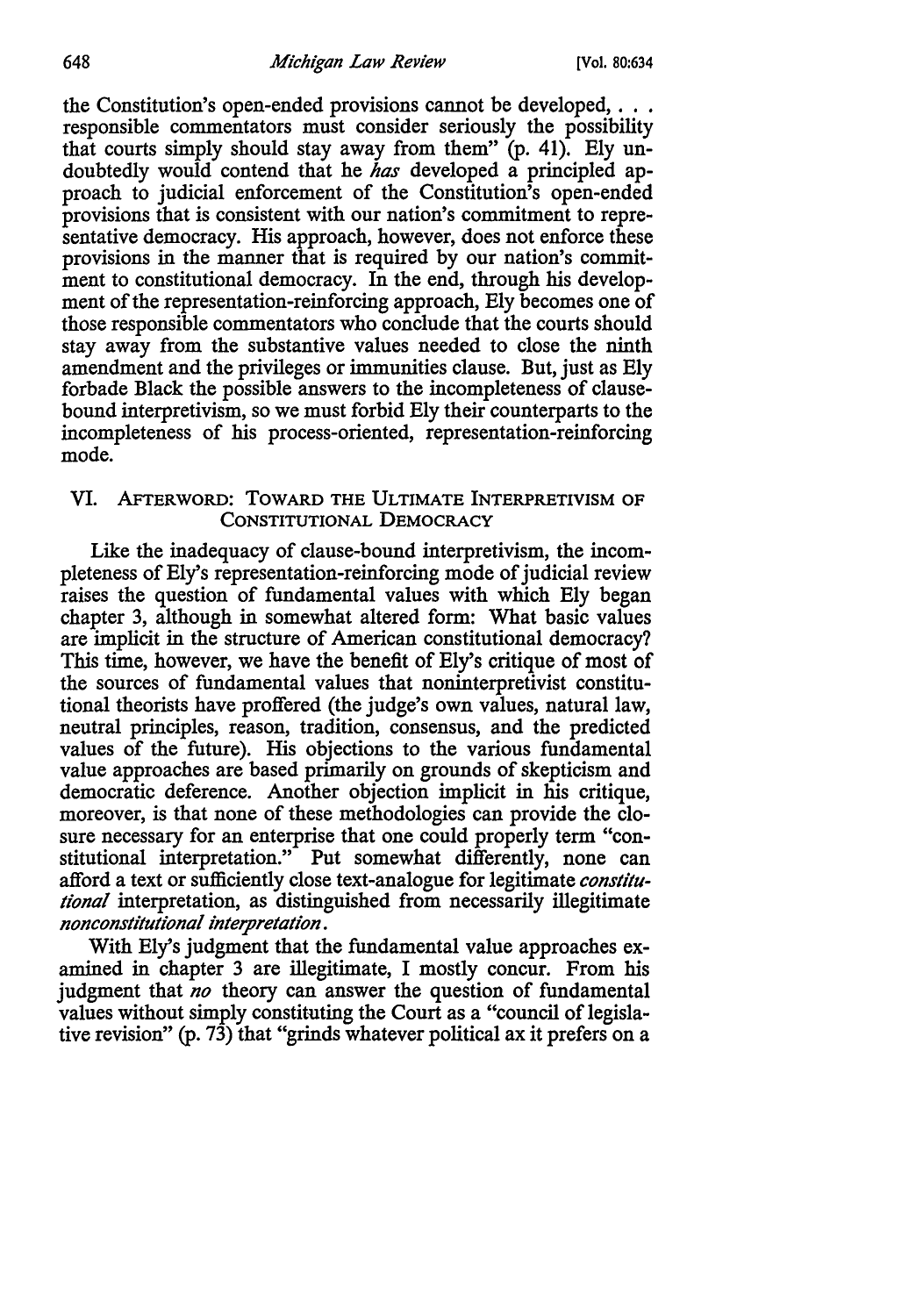particular day,"28 I dissent. A theory in point, which Ely does not discuss fully and which attempts to rebut skeptical and democratic objections of the sort that he raises against other fundamental value methodologies, is that put forward by Ronald Dworkin. I have argued in the first five Parts of this Essay that to close the open-ended provisions of the Constitution, we must supplement Ely's representation-reinforcing mode with a structural fundamental value mode that draws inferences from the concept of constitutional democracy. I shall consider briefly the possibility that Dworkin has articulated a methodology that meets this specification, that could achieve closure, and that therefore could move constitutional theory beyond Ely's penultimate interpretivism of representative democracy toward the ultimate interpretivism of constitutional democracy.29 (A full treatment of this possibility would require an essay comparable in scope and length to the present one.)

I have argued that Ely has built into his representation-reinforcing approach both skeptical and democratic (or deferential) responses to incompleteness much like the responses to the inadequacy of clause-bound interpretivism that Ely forbade to Justice Black. From the perspective of Dworkin's *Taking Rights Seriously,* such responses as Ely's represent errors of skepticism and deference that are endemic to the constitutional sphere between Ely's *Carotene Products* jurisprudence and the complete, closed jurisprudence of constitutional democracy - that is, in the discrepancy between process and closure. Indeed, this sort of analysis reveals a triple parallelism that can serve as a basis for criticism of Ely's resort to a premature closure: (I) The skeptical and deferential responses to incompleteness are parallel to (2) the skeptical and deferential theories of judicial restraint that Dworkin showed to be untenable in a constitutional democracy as distinguished from a representative democracy,<sup>30</sup> both of which, in turn, are parallel to (3) Ely's skeptical

28. Ely, *Foreword· On Discovering Fundamental Values,* 92 HARV. L. REv. *5* (1978). Chapter 3 of *Democracy and Distrust* (Discovering Fundamental Values) is based on this article.

30. R. DWORKIN, *supra* note 14, at 131-49.

<sup>29.</sup> Dworkin and Ely are alike in their structuralist concerns for closure of the Constitution. In *Taking Rights Seriously, supra* note 14, at 14-45, 81-130, 279-90, as well as in *No Right Answer?,* in LAW, MORALITY, AND SOCIETY 58 (P.M.S. Hacker & J. Raz eds. 1977), Dworkin rejects Hart's theory of the open texture oflaw, *see* H.L.A. HART, THE CONCEPT OF LAW 121- 50 (1961), in favor of his own idea of a closed system, or seamless web oflaw. Similarly, Ely rejects clause-bound interpretivism on the ground that it is incomplete because of the openended or open-textured provisions of the Constitution, and he seeks modes of supplying content for these provisions that will enable him to attain the closed, ultimate interpretivism. Moreover, both Dworkin and Ely attempt to achieve closure of the Constitution through structuralist justifying theories of the whole Constitution based on the constitutive right to equal concern and respect. *Compare* Dworkin, *Liberalism, supra* note 14, *with Democracy and Distrust,* pp. 73-104. *See* Commentary, 56 N.Y.U. L. REv. 525, 540-41 (colloquy between Dworkin and Ely).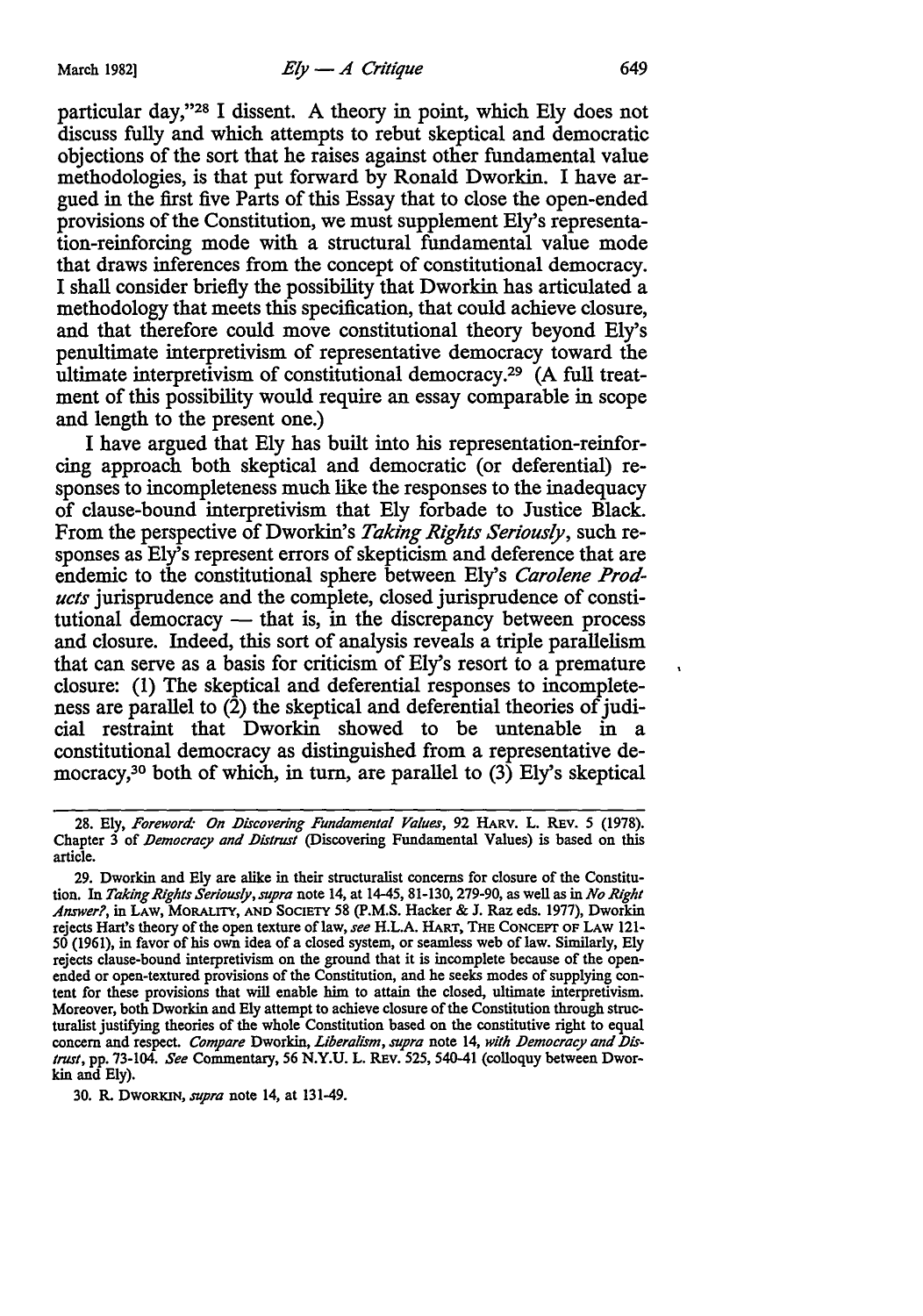and democratic objections to fundamental value modes. The third element of this parallelism calls for closer analysis here.

Even if Ely's skeptical and democratic objections to the various substantive fundamental value theories of constitutional interpretation occupying the undifferentiated sphere beyond the *Carotene Products* paradigm are sound, such objections may be invalid as against structural fundamental value modes that reside in the sphere between Ely's process-oriented interpretivism of representative democracy and the closed, ultimate interpretivism of constitutional democracy. Ely's objections apply only to theories that lie in the nether world beyond texts and text-analogues and hence beyond such structural fundamental value modes as Dworkin's. Ely might contend that Dworkin's methodology is vulnerable to objections of this sort. In fact, he could claim that although he did not criticize Dworkin's theory thoroughly in *Democracy and Distrust*, he nonetheless implicated it in the illegitimacy of the other fundamental value theories. But Dworkin's theory may be able to withstand Ely's objections. Here I shall merely suggest this possibility, leaving its fuller examination to a future essay. For now, I shall indicate briefly several of Dworkin's theses that implicitly or explicitly address skeptical and democratic objections of the type that Ely has to other fundamental value theories: (1) the distinction between policies and principles;<sup>31</sup> (2) the doctrine of political responsibility;<sup>32</sup> $(3)$  the right answer thesis;<sup>33</sup> (4) the responses to political objections, such as the argument that Dworkin's theory involves judges imposing their own values in matters of political morality;<sup>34</sup> and (5) the notion of "our community's morality" as being not a source of fundamental values external to the Constitution, but a set of principles embedded in the legal materials (like the institutional and substantive rules) of the system and presupposed by this material by dint of their implicit justification of it. $35$ 

If Dworkin's methodology avoids the errors of skepticism and deference in the sphere beyond the *Carotene Products* paradigm and stands up to Ely's skeptical and democratic objections, he may be able to reach the closed, ultimate interpretivism of constitutional democracy. This end has eluded Ely because he was unable to close the open-ended privileges or immunities clause and the ninth amendment. Dworkin thus far has not written about these provisions. Nevertheless, it is plausible that the constructions Ely finds the wording of these provisions invites might be very much like the

<sup>31.</sup> *Id.* at 82-84.

<sup>32.</sup> *Id.* at 87-88.

<sup>33.</sup> Dworkin, *No Right Answer?, supra* note 29.

<sup>34.</sup> R. DWORKIN, *supra* note 14, at 123-30.

<sup>35.</sup> *Id.* at 66-68, 105-30.